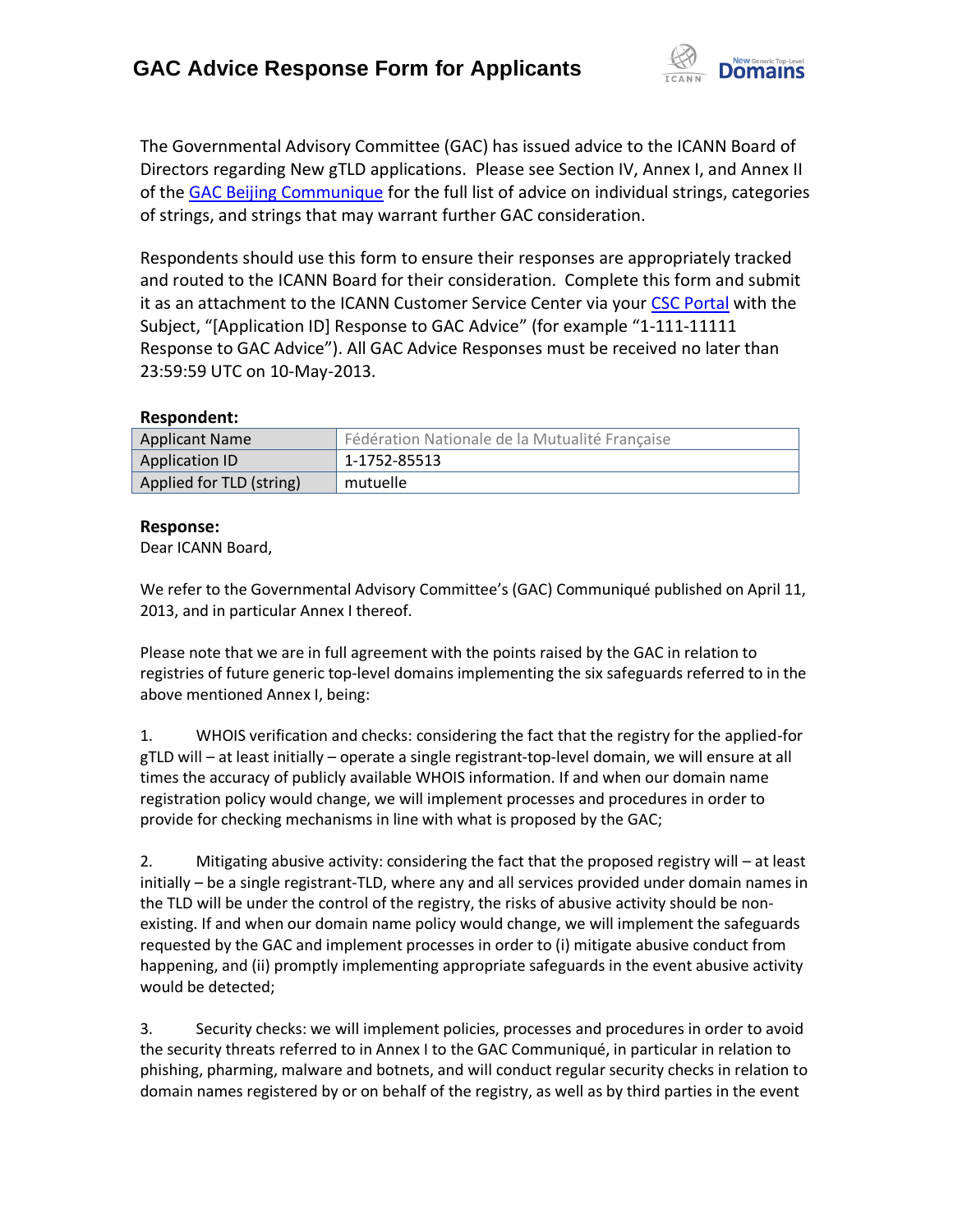## **GAC Advice Response Form for Applicants**



we will allow non-affiliated parties of the applicant to register domain names and/or render services under such domain names. Nonetheless, proactively carrying out these types of security checks is most likely something that will require further technical specification to be defined by ICANN in accordance with its policy development processes;

4. Documentation: we will comply in full with the proposed documentation requirements put forward by the GAC in relation to maintaining reports concerning (i) the number of inaccurate WHOIS records, (ii) security threats identified, and (iii) actions taken. These reports will be kept for the full term of the registry agreement with ICANN;

5. Making and handling complaints: as stated in our application, we will put in place a complaints point of contact that will deal with complaints relating to malware, operation of botnets, phishing, piracy, trademark or copyright infringement, fraudulent or deceptive practices, counterfeiting or any type of behaviour that is considered to be contrary to applicable law.

6. Consequences: we will ensure that there are real and immediate consequences for the demonstrated provision of false WHOIS information and violations of the requirement that the domain name should not be used in breach of applicable law, which will be laid down in the domain name registrations that will be published following the delegation of the TLD to us.

Furthermore, we refer to our responses to Questions 18, 20, 28 and 29, as amended following the responses to the clarifying questions we have submitted and/or will supplement if needed be. However, we reserve the right to amend our responses following the outcome of the current policy development and comments processes in relation to the GAC Advice contained in the GAC Communiqué referred to above.

Considering the fact that the .mutuelle gTLD also figures on the "Category 1" list, the GAC also requires an answer to the following additional safeguards:

1. Registry operators will include in its acceptable use policy that registrants comply with all applicable laws, including those that relate to privacy, data collection, consumer protection (including in relation to misleading and deceptive conduct), fair lending, debt collection, organic farming, disclosure of data, and financial disclosures.

The applicant will include these obligations in its acceptable use policy.

2. Registry operators will require registrars at the time of registration to notify registrants of this requirement.

The applicant will include a provision to this effect in its registry-registrar agreement.

3. Registry operators will require that registrants who collect and maintain sensitive health information and financial data implement reasonable and appropriate security measures commensurate with the offering of those services, as defined by applicable law and recognized industry standards.